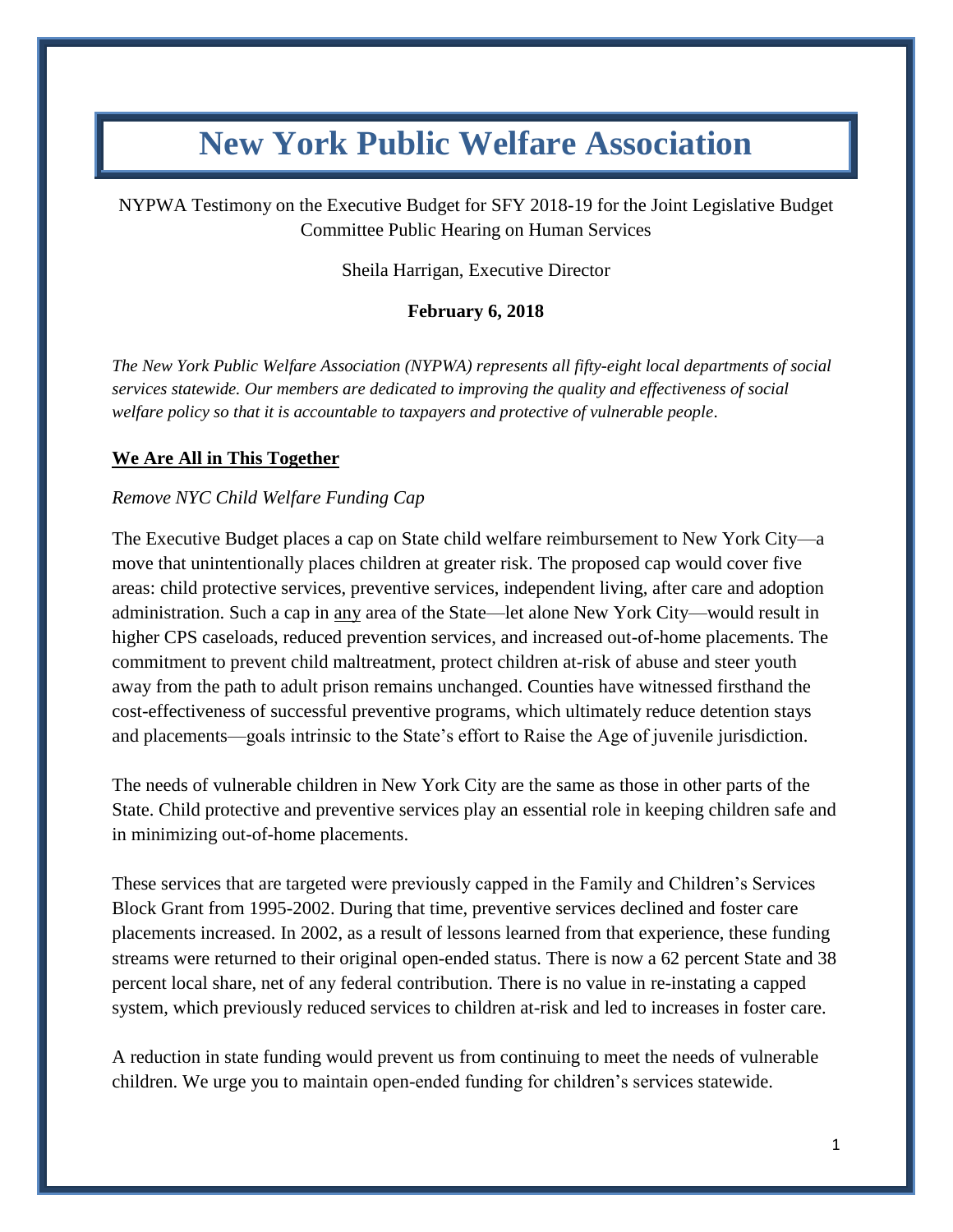# **There's No Place Like "Close to Home"**

## *Restore funding for Close to Home*

Close to Home has benefitted both the State and New York City youth. The State was able to move City residents out of State-operated facilities and fewer youths were arrested and placed in detention. This is a successful program, and the State should maintain funding. The proposed elimination of Close to Home funding has shaken all confidence that the State would fully fund Raise the Age.

## **Financing Raise the Age**

We have five recommendations that are needed to demonstrate the State's long-term financial commitment to Raise the Age of juvenile jurisdiction:

- The State must fully restore the State share of funding for Close to Home.
- The requirement to prove financial hardship should be removed from the legislation. The commitment to pay 100 percent of the cost of Raise the Age should be absolute and not be a prerequisite for funding.
- The proposed budget needs to specify the details for the \$100 million investment.
- The State needs to provide guidance on what expenses will be reimbursable before county plans are submitted.
- The State should anticipate that flexibility will be needed during a transition period and make waivers available as we gradually progress to full implementation.

#### **Comprehensive Homeless Service Plan**

#### *Remove Proposed Language on Comprehensive Homeless Service Plan Penalties*

Local districts working in close collaboration with the Office of Temporary and Disability Assistance (OTDA) on housing. As a result, there is no need to add new mandates or fiscal penalties. The outreach requirements are being met primarily through not-for-profit agencies and other groups which collaborate with local districts for eligibility determinations and public benefits. To maximize efficiency, we recommend that the State rely on the entities that are already funded to prepare plans, collect data, and issue reports—including HUD's Continuum of Care (CoC) and other programs. Data can be provided directly to OTDA by all of the entities performing this work. These organizations can upload or enter their sheltered/unsheltered homeless data from the Homeless Management Information System (HMIS)—and data can also be used from OTDA's WMS/BICS systems. Homeless outreach efforts that are note entered into HMIS can also be uploaded by each entity into the Shelter Management System.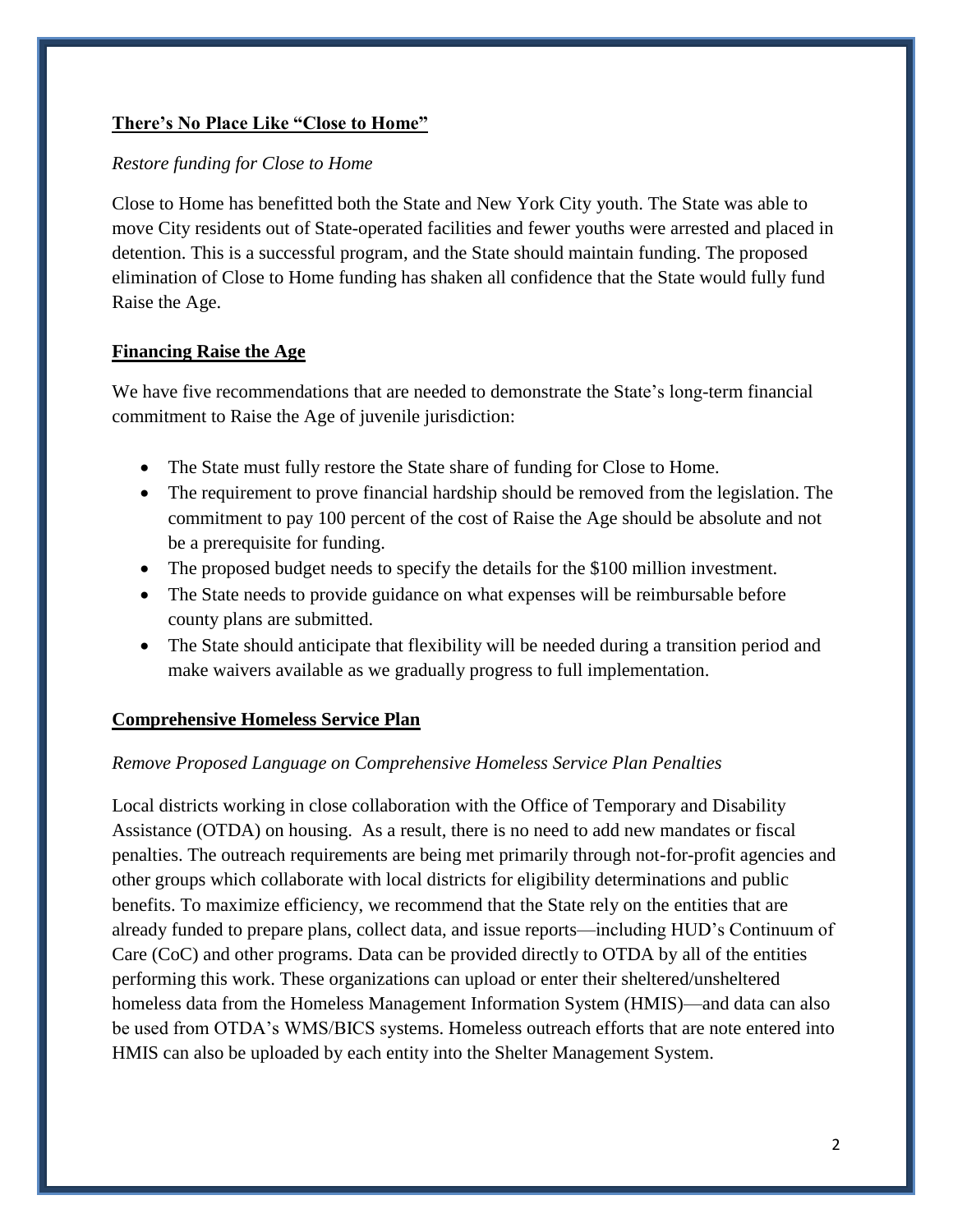Every new requirement has a cost, and we need to utilize work that is already being done by other entities instead of adding multiple layers of oversight. The LEAN process should be pursued by the State to reduce duplication. By avoiding this extra administrative burden, local districts will have more time to prevent homelessness and work with people to establish permanency.

#### **Discharge Planning for Geriatric Parole**

The budget includes language to expand opportunities for "Geriatric Parole" for inmates age 55 and older suffering from a "chronic, serious condition, disease, syndrome or infirmity" and who can no longer take care of themselves. The focus is on medical expenses, but our concerns are on other matters. It is important that explicit language be added to the budget bill that confirms that it is entirely the State's administrative and fiscal responsibility to provide, or contract with an agency, to offer all the services that may be needed—including housing, home care, case management, nursing home placement and other assistance.

We must ensure that the discharge plan calls for the State to cover all the parolee's needs without relying on local government agencies—and that individuals are not discharged into the shelter system or into motels, hotels or boarding homes. It is not unusual for discharge plans to fall apart (for example, families may change their mind once a person moves in and is too much of a burden for them), and we want to ensure that the State will take responsibility for the parolees for the rest of their lives and not shift it to counties.

#### **A Shelter from the Storm Must Lead to a Home to Call One's Own**

Local social services commissioners and their staff are committed to serving vulnerable children and adults in New York State. In recent years, the issue of homelessness has made headlines and efforts to combat the problem have occurred at the State and local levels to help ensure access and improve safety at shelters across the State. Multiple State inspections, audits and regulatory changes affecting shelters, hotels, and motels have impacted every county. These are important steps, but the best way to keep people safe and warm is to prevent homelessness in the first place. Temporary emergency housing is like using a hospital emergency room. It is important that it is available in a crisis, but it is better to maintain stability and prevent emergencies by providing sufficient resources. We need low-cost, permanent housing options in order to avoid homelessness altogether. When we can prevent evictions and provide people with supportive services, we can achieve success. Once people are on the streets, the battle becomes much tougher.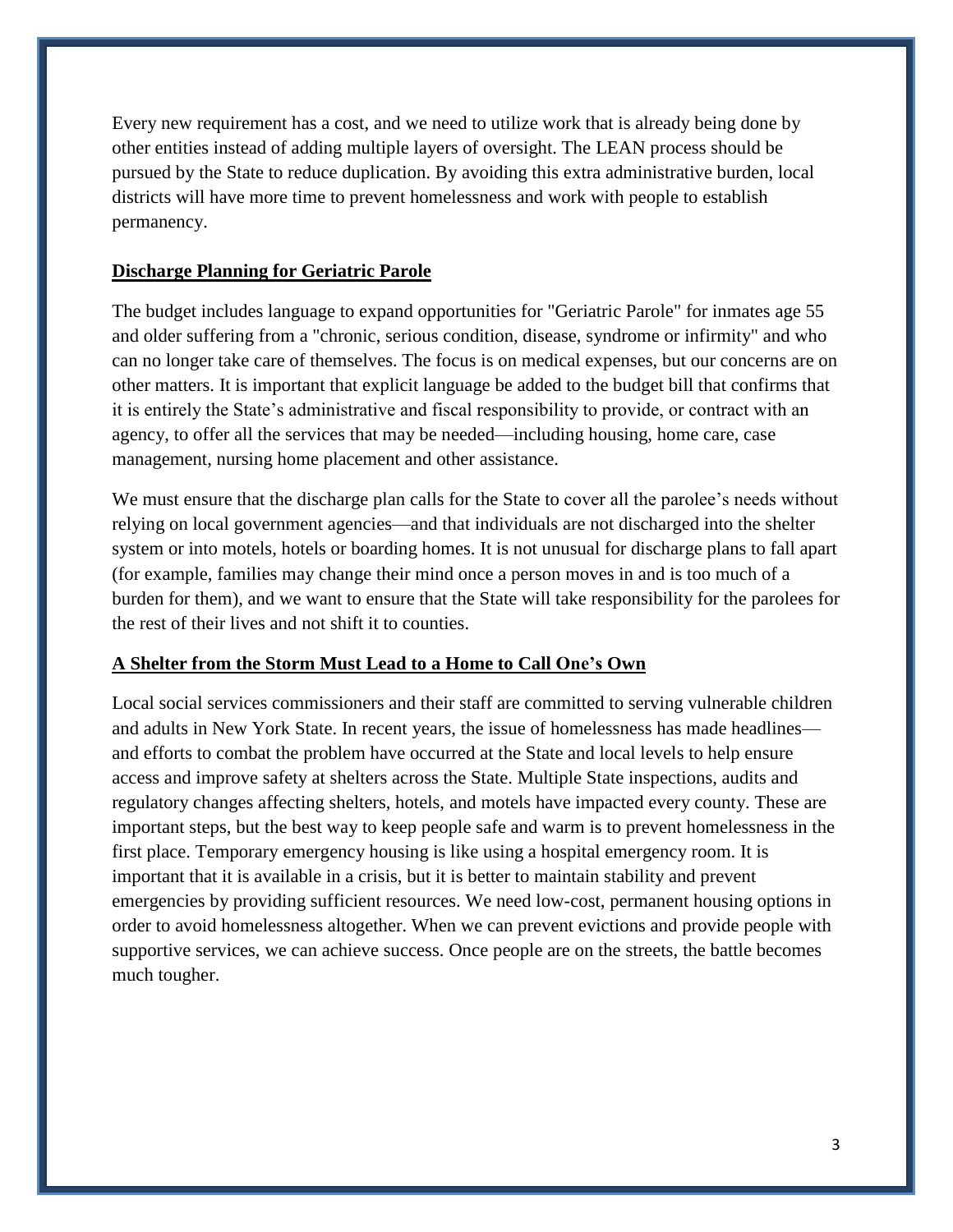We **recommend** the following actions:

- Restore the partnership on State/local funding for the Safety Net Assistance Program.
- Re-evaluate the definition of hardship to include homelessness and to determine how we might reallocate the TANF block grant accordingly, consistent with existing federal rules.
- Support efforts to utilize Medicaid for supportive housing and health homes initiatives and engage OASAS and OMH in funding solutions for people struggling with addiction or mental illness.
- Develop strategies that lead people from temporary to permanent housing without creating conditions that significantly lengthen time on public assistance.
- To support our collective efforts to shelter people from the frigid weather, we recommend that the homeless shelter financing system provide sufficient funding to address the State's Cold Blue policy—which requires that counties serve everyone, including sanctioned clients and aliens. There currently exists a dual system—Code Blue, where all are welcome to shelter during inclement winter weather, and non-Code Blue where people must meet eligibility and employment requirements.
- Reject a one-size-fits all approach—counties need flexibility to address unique, regional housing needs. Motels/hotels play a critical part in counties that cannot support a shelter and should remain apart from regulations broadly governing the shelter system.
- Safeguard against over-regulation and unfunded mandates—we all desire safe housing, but we also cannot threaten existing housing options without alternatives to offer.

# **Rebuilding the NYS's Safety Net Commitment**

The Safety Net Assistance program is a response to Article XVII of our State Constitution, which proclaims that "The aid, care and support of the needy are public concerns...." However, the State only funds 29 percent of benefits to recipients and none of the administrative expense. The SNA program serves adults who are not eligible for TANF and families who have exceeded the 5-year time limit. In fact, families make up a significant portion of the expenditures for SNA benefits. The program, which is entirely controlled by the State, was funded 50/50 State and local shares until April 1, 2011, when the State increased the county share of Safety Net funding to 71 percent and reduced the State share to 29 percent. Initially this was offset by fully federalizing both State and local family assistance costs, but we have reached a tipping point where counties are losing money. The time has come to restore 50/50 shares of funding. In addition, we recommend that the State increase its reimbursement to counties for housing costs where the funding is inadequate to provide shelter.